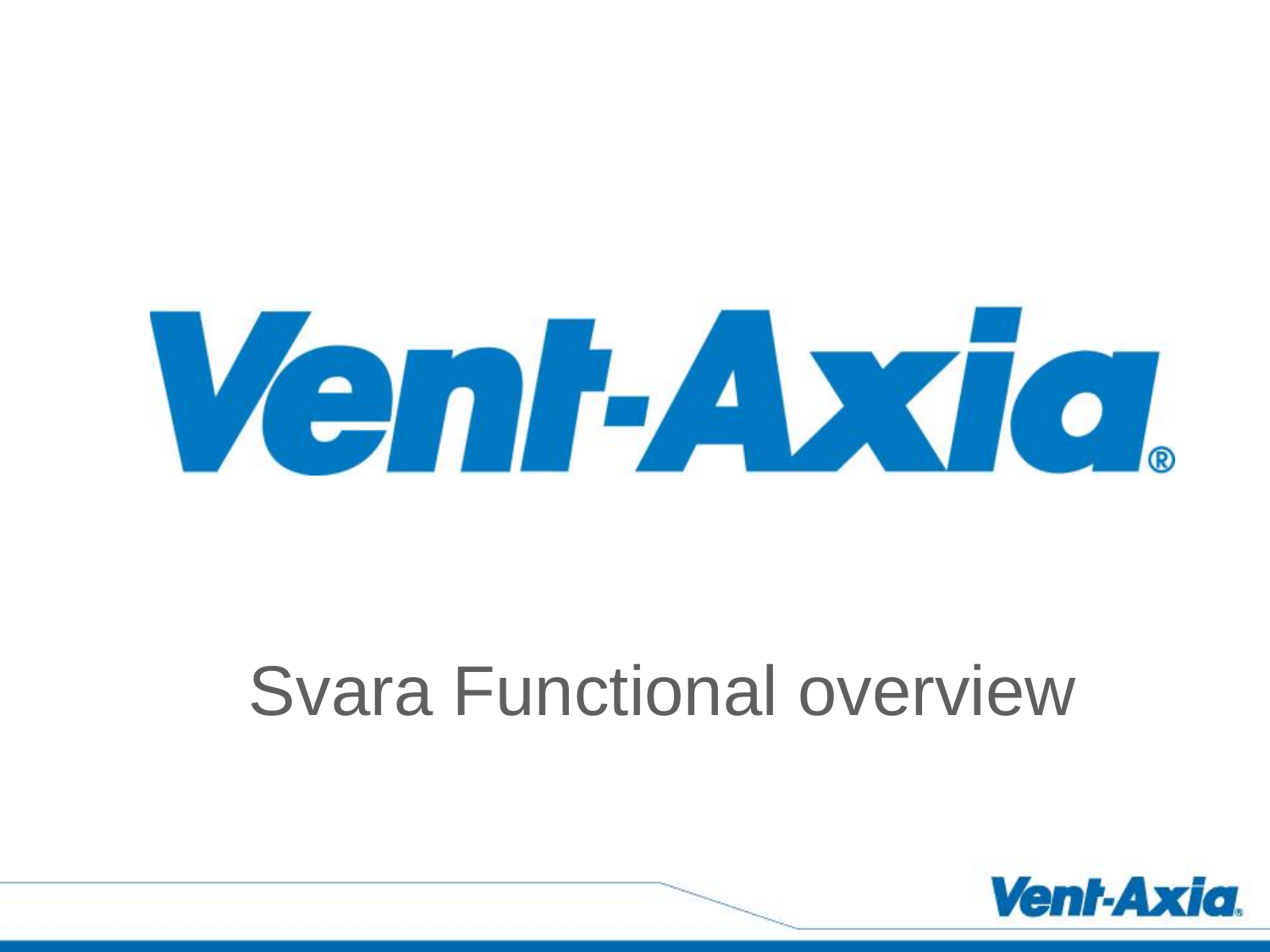## **Vent-Axia**

Welcome to the Vent-Axia Connect App

This guide will in a few quick and simple steps take you through the process of connecting with your new Vent-Axia product.



These slides are designed to aid in the set up and demonstration of the Svara app controlled fan.

The fan can be used without the app and revert to factory settings.

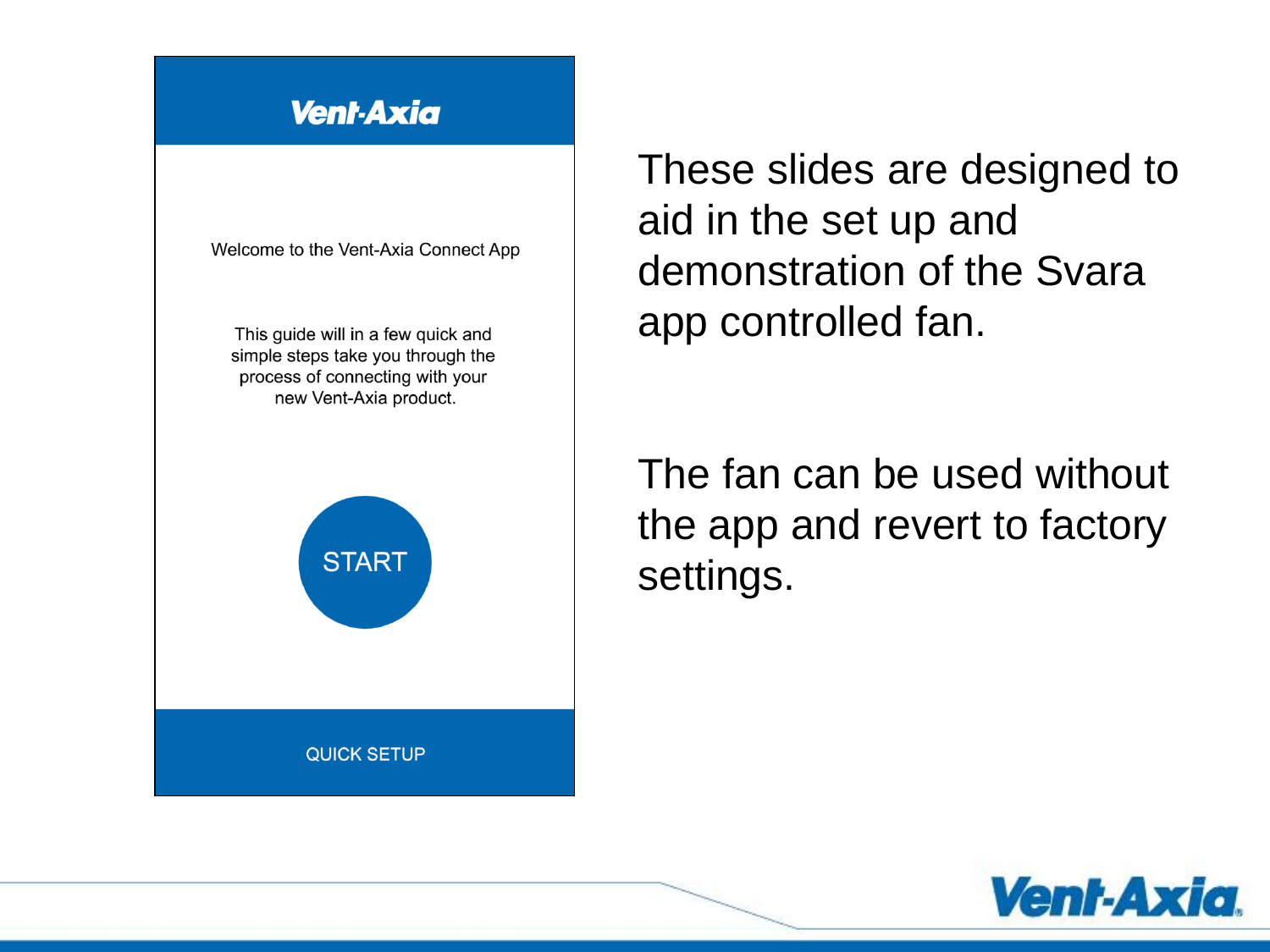

Each fan has a unique pin number which you can find on the F&W or Motor pcb. The fan will display a white light to show communication is taking place.

Due to the continuous running function and the max air flow this can also be used as a kitchen fan.

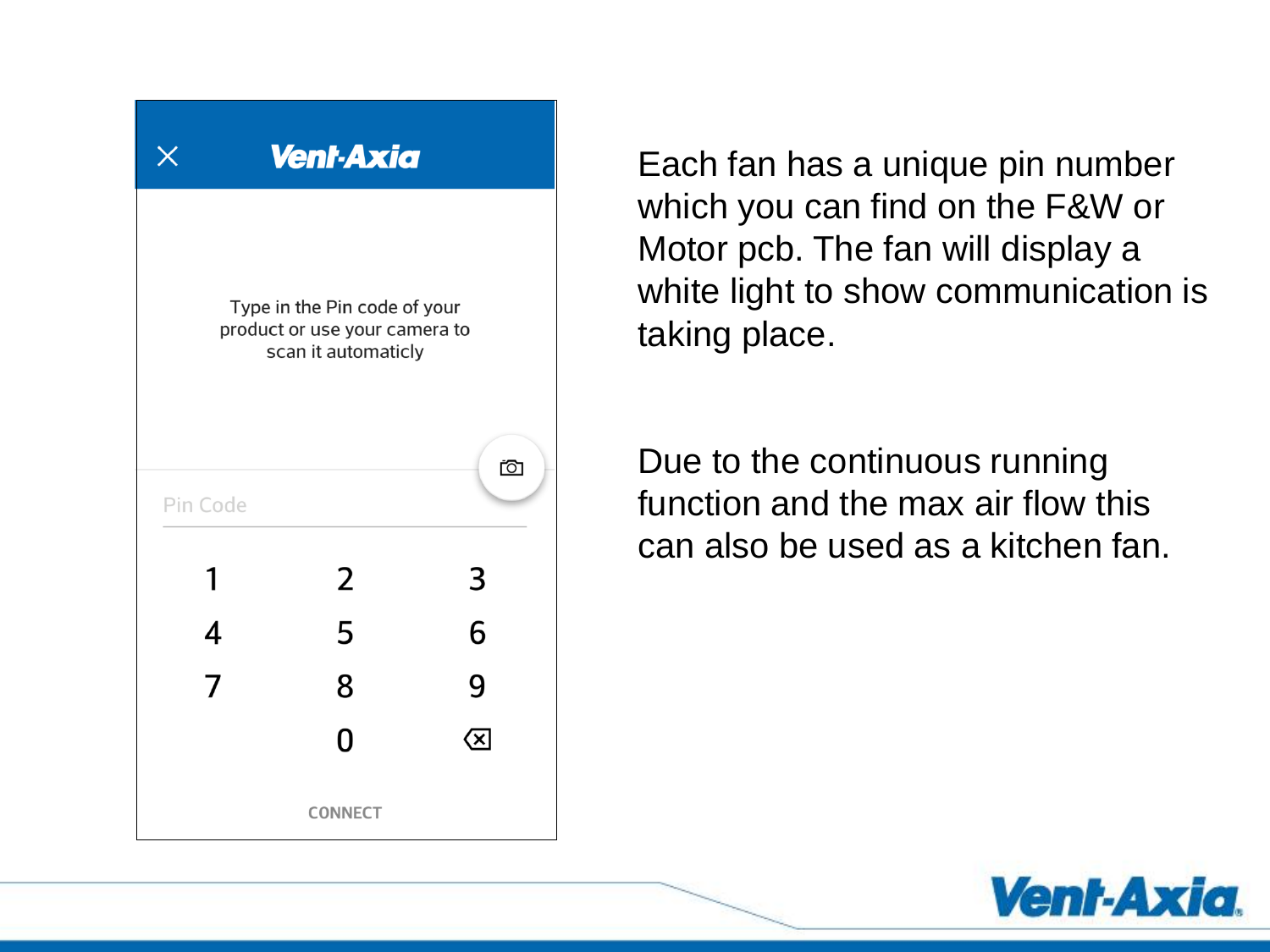

If you do not have the F&W, the pin code is situated on one of the two inserted arms.

This can be accessed by simply removing the centre impeller housing by pulling towards you.

This action also allows the owner/user to clean inside the ducting in a simple and accessible manner.

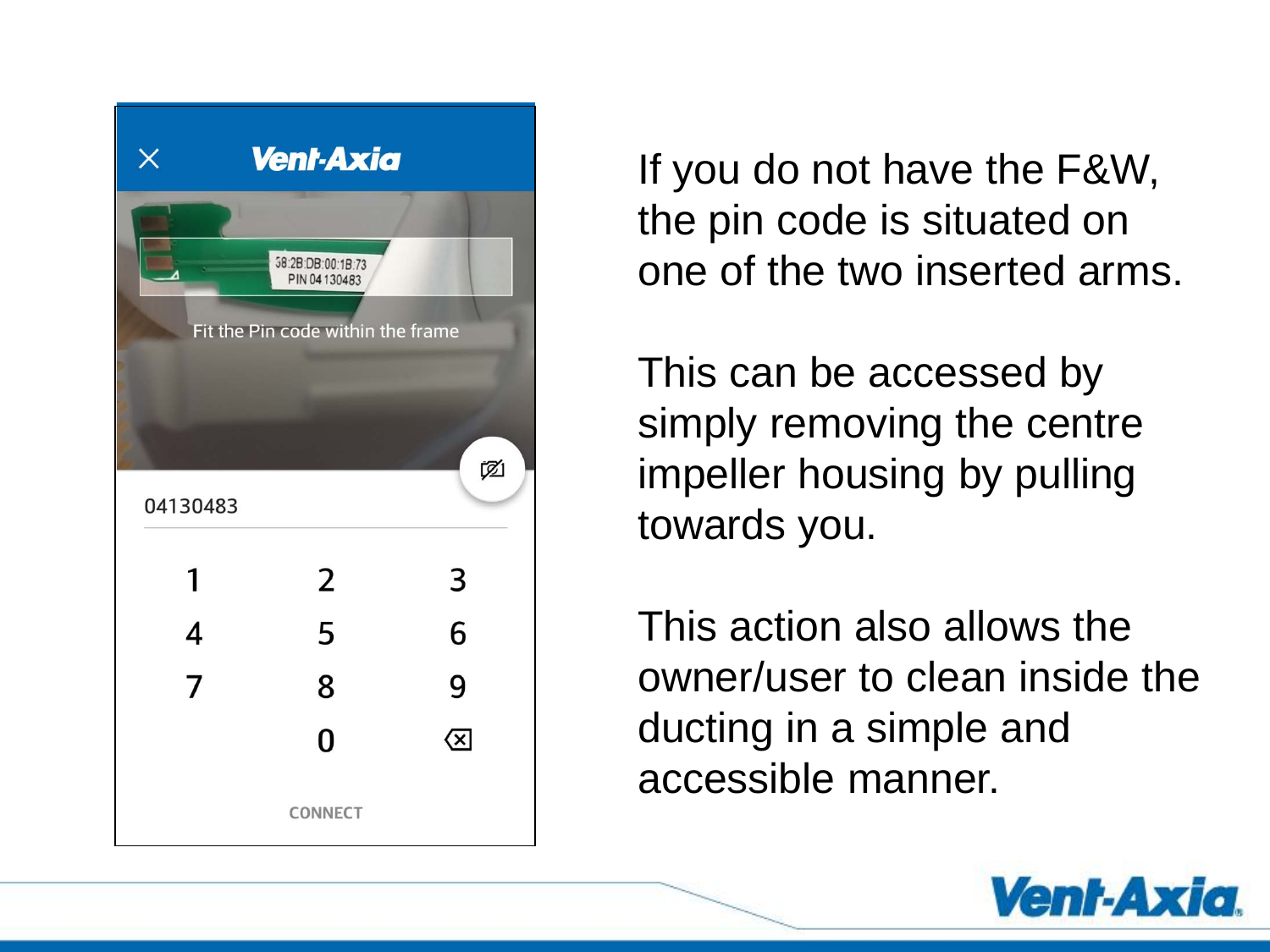

If you have more than one fan in the home, you can re name them to suit their locations.

## For example

- Family Bathroom
- En-Suite 1
- En-Suite 2
- Spare Room
- Utility Room
- Kitchen

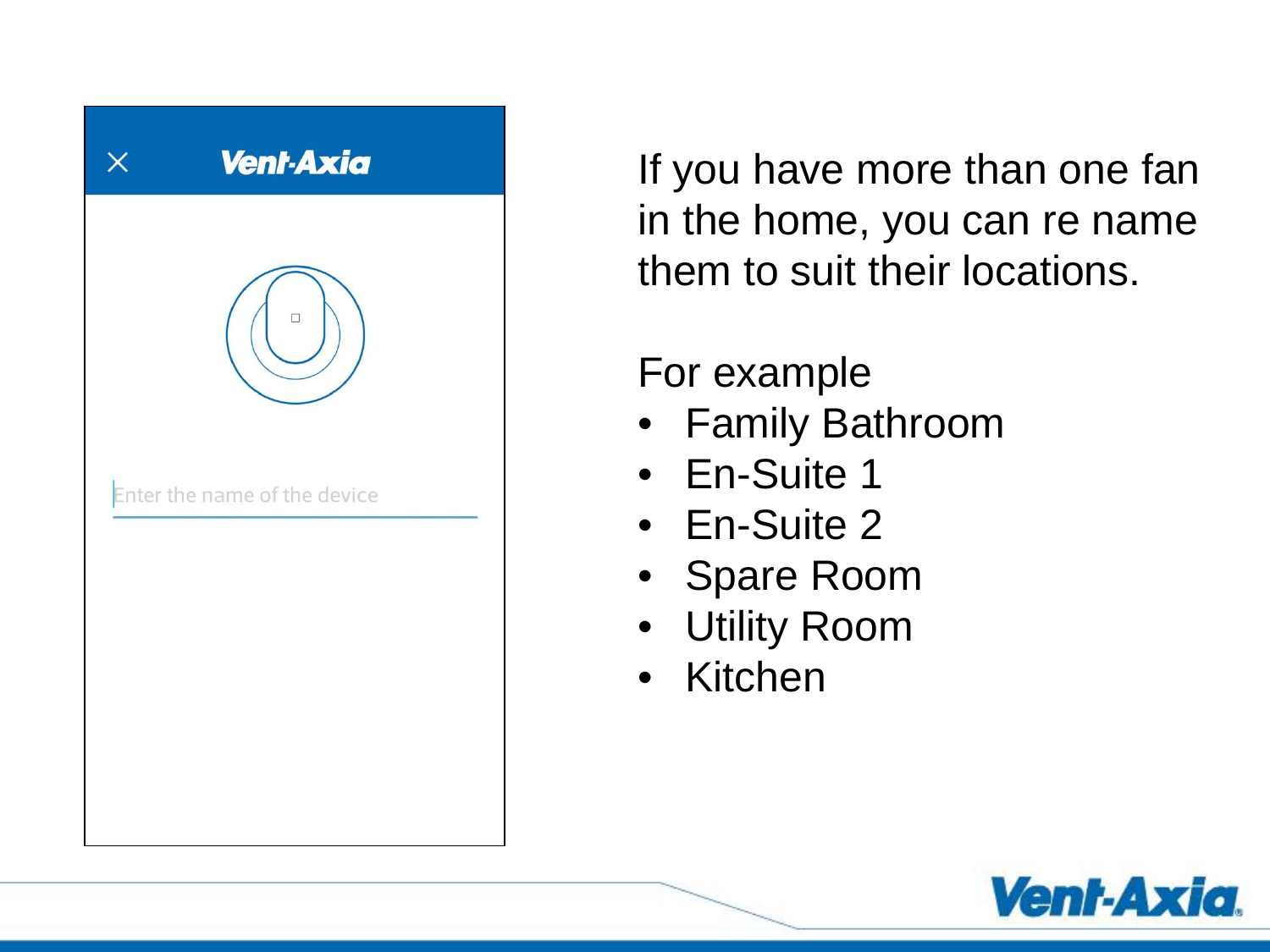

The name will appear in the full list and gives the user the reassurance that they have selected the correct fan before proceeding to change the settings or functionality.

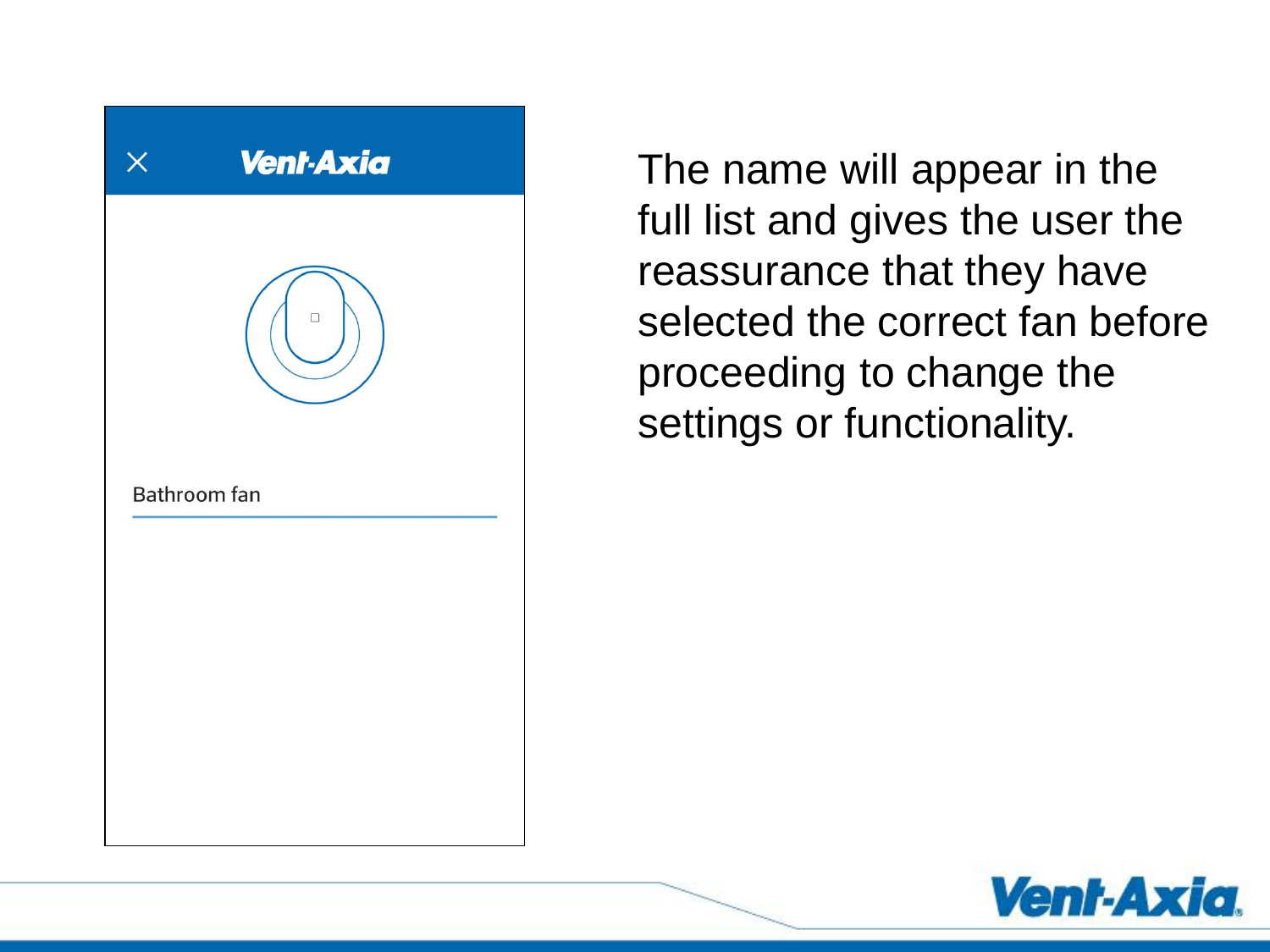

If replacing a standard basic fan or pull cord fan and have two wires, select no.

If replacing a timer fan and have three wires present you can press yes.

However due the over run timer being part of the programmable functionality this is controlled by the app and therefore can be used in either case.

Switch Live is not needed to operate an over run timer as it is with other fans.

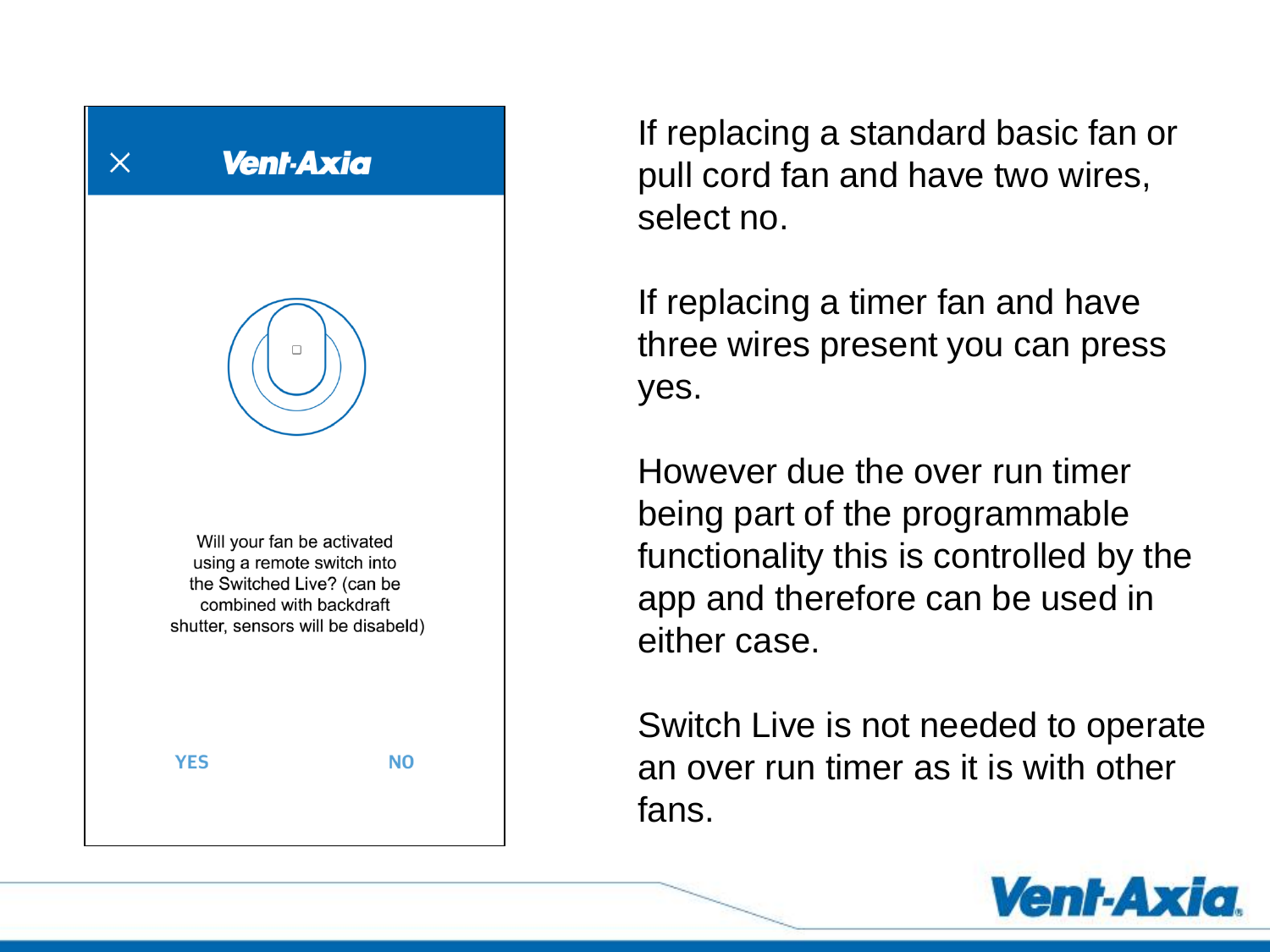

The fan can also be used as an intermittent fan.

However for best results please select no and use as continuous running fan.

As well as enhanced performance the running costs are lowered when this option is selected.

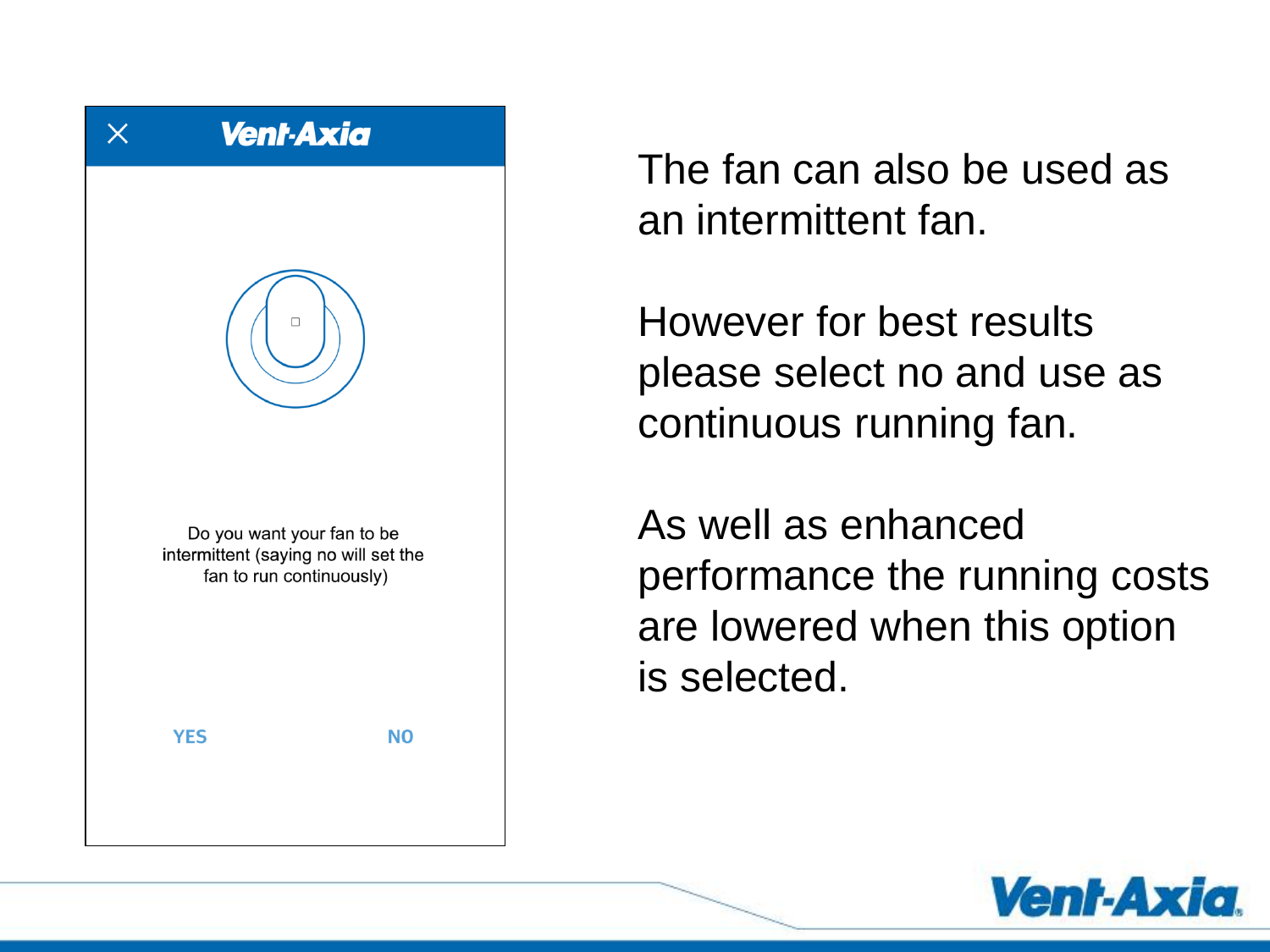

In the Scandinavian market extractor fans are often used to move heat between rooms.

It is unlikely to be used for this function in the UK, therefore select no.

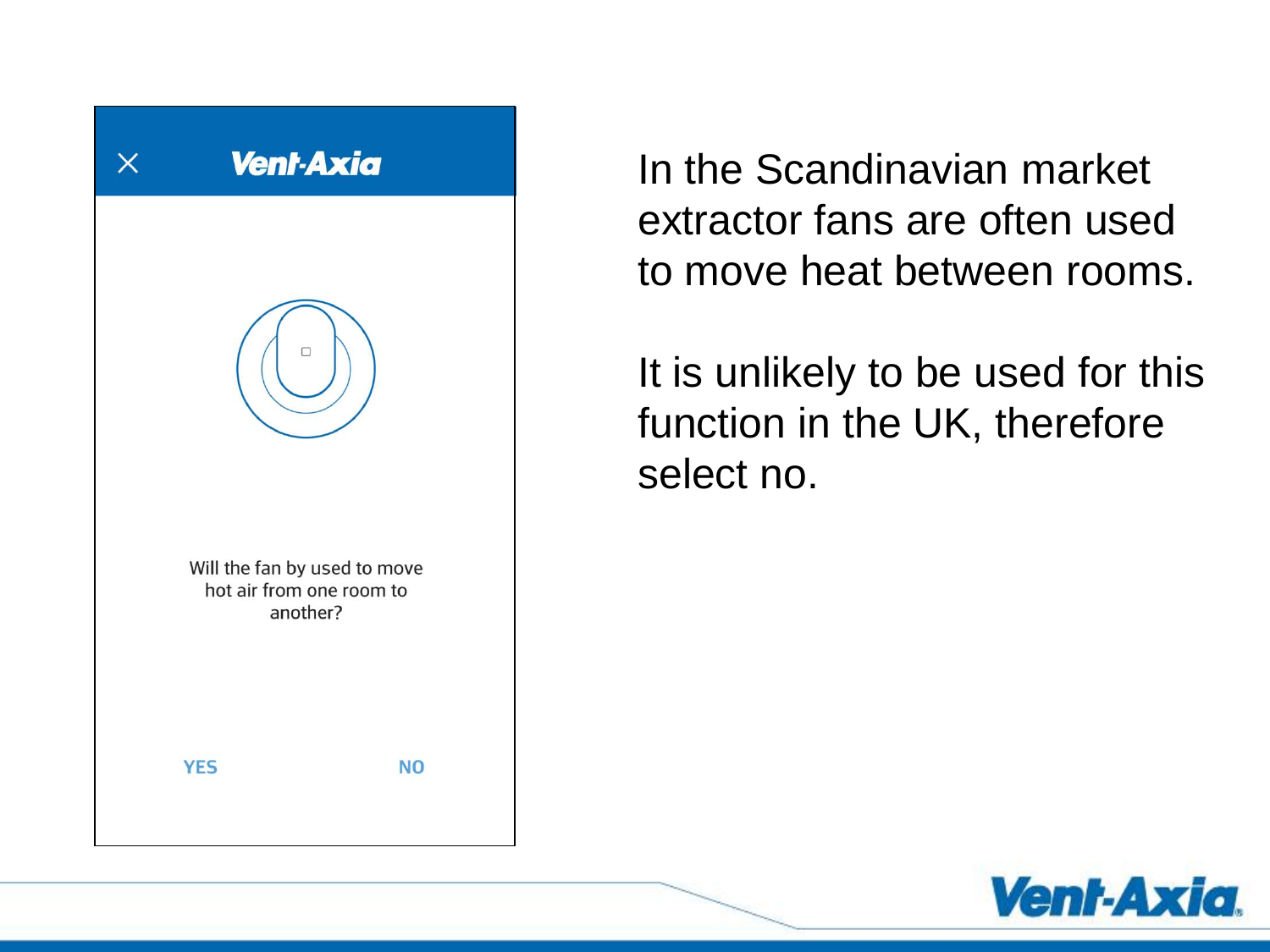

Congratulations once you have linked the fan, you can proceed to setting the individual fans the way you want.

Providing you with the most controllable and flexible fan available.

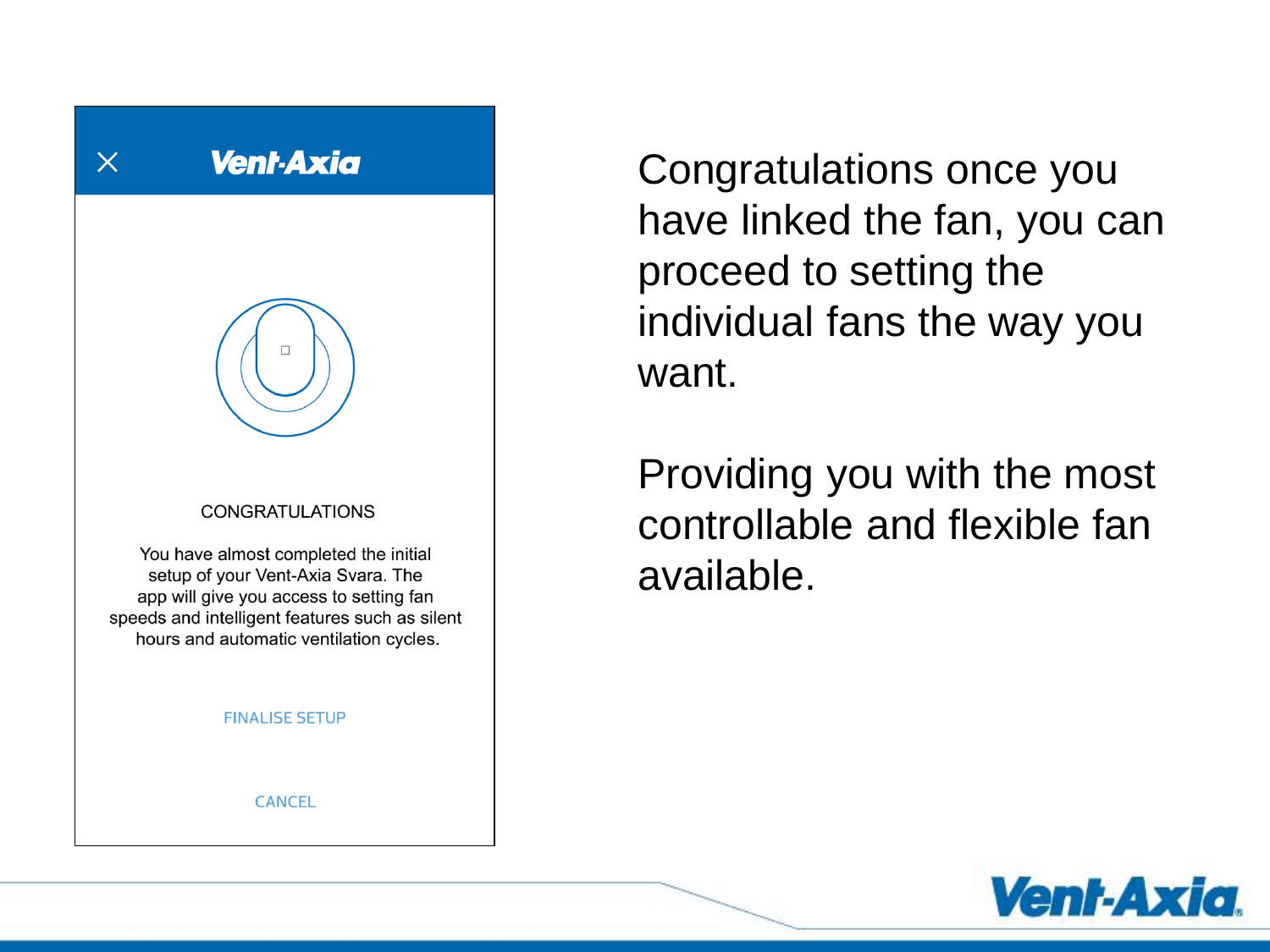

Once the set up is complete you can select the individual fan from the list.

You can then begin to enjoy the flexibility and controllability of the Svara.

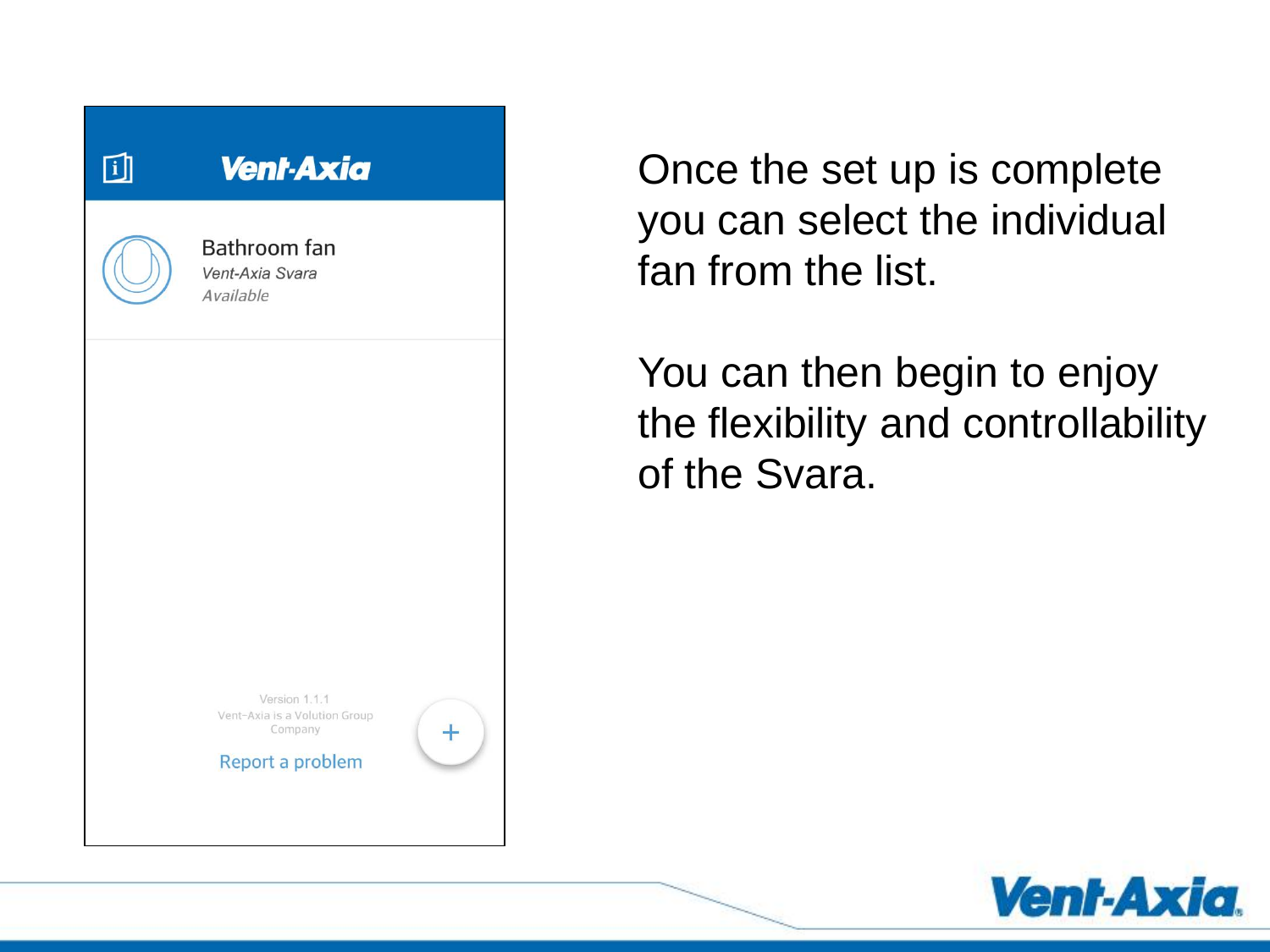



By selecting the options cog at the top of the page you can make some functional changes.

Select how you want to display the airflow. We would suggest selecting the LPS display option. This way when adjusting the sensitivity of the individual functions it will be measured in the air moved.

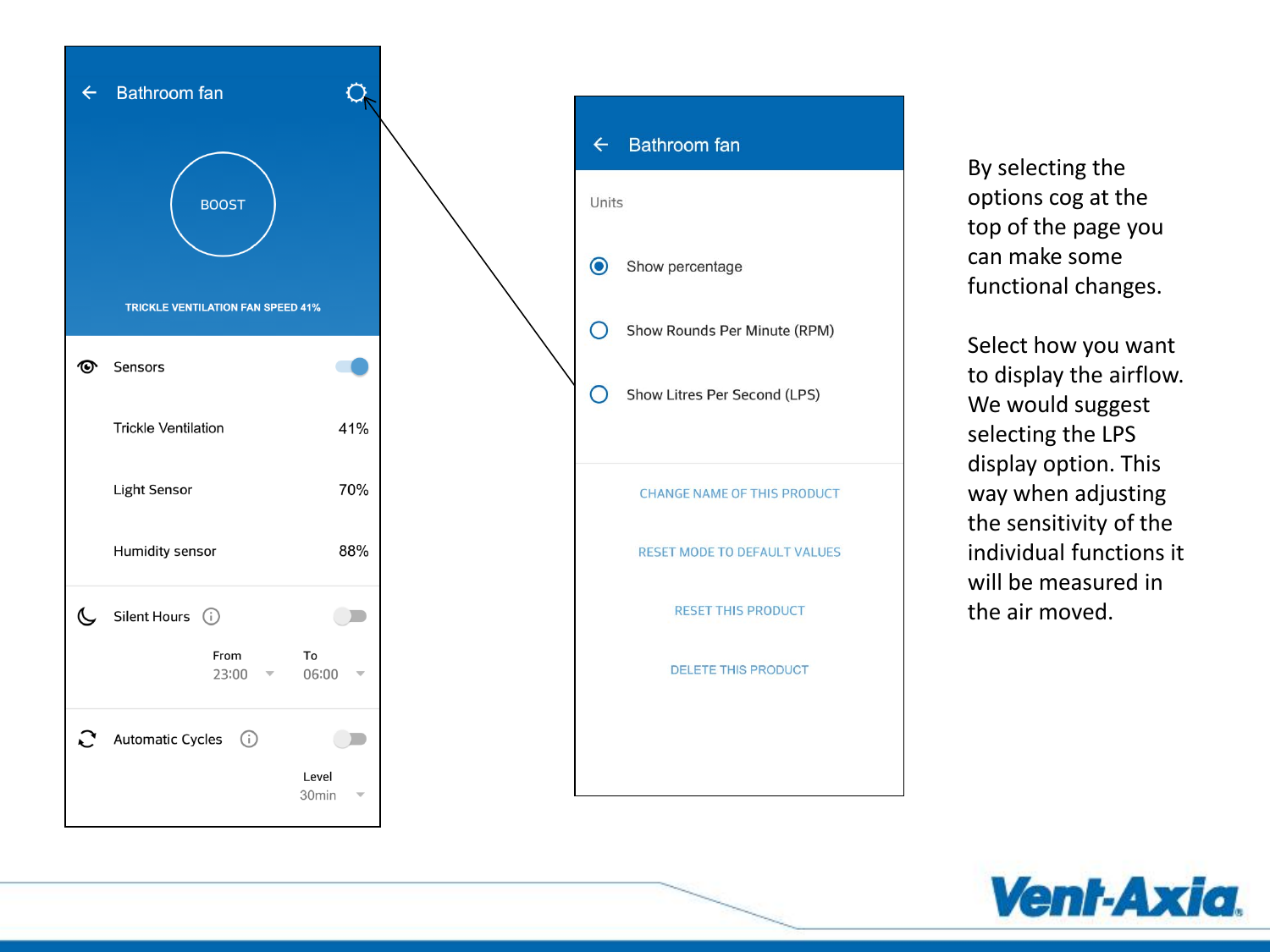

Manually boost the fan for 15 minutes at any time to apply maximum ventilation.

Switch the sensors on /off.

Trickle or Basic Ventilation function. This will adjust the sensitivity and extraction rate of the continuous running cycle.

The Light sensor allows the fan to be boosted automatically when a light is turned on in the room. This can have a delay timer applied to avoid the boost activating on shorter visits. It also has an overrun function. Both of these are accessed by selecting more options once light sensor is selected.

Adjusts the sensitivity and extraction rate of the humidity sensor function..

Schedule if you want silent hours by stopping the fan from boosting automatically. During these hours only the trickle function will be in place and the fan will not go to boost.

Choose purge cycles for periods should you leave the house unoccupied. By selecting this option the fan will boost twice a day for either 30mins, 45 mins or 60 mins. This will prevent the house being full of stale and stuffy air when returning home.

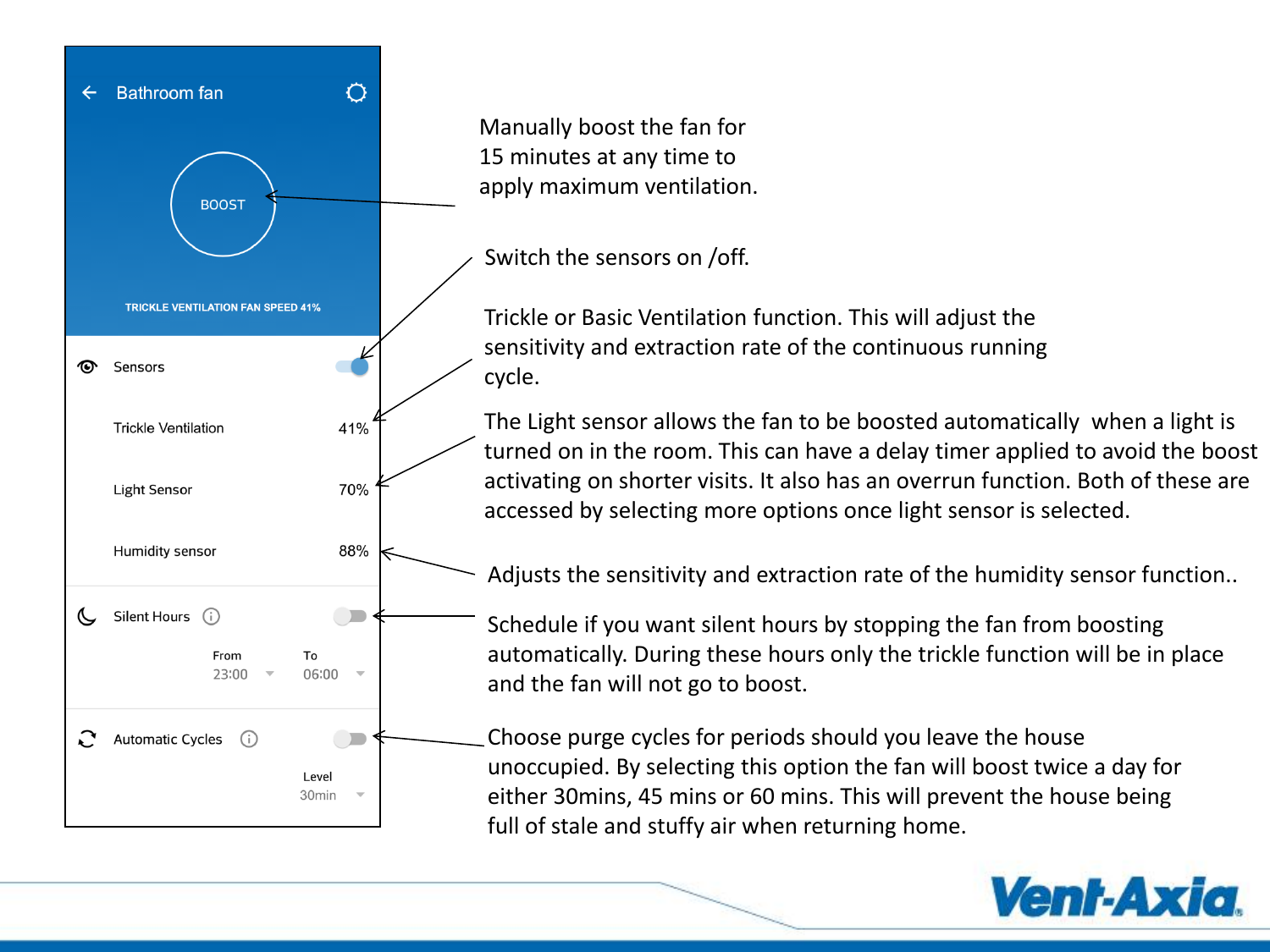## Bathroom fan  $\leftarrow$



Once each of the individual sensors have been selected the adjustment is simple.

By simply sliding the bar up and down the amount of air moved when the function is activated is increased or reduced.

For example when the humidity function is activated the air flow can be adjusted from 22 LPS to 30 LPS.

This gives the end user total control as well as having the individual functions being able to be turned on and off you can also adjust the functionality of the settings.



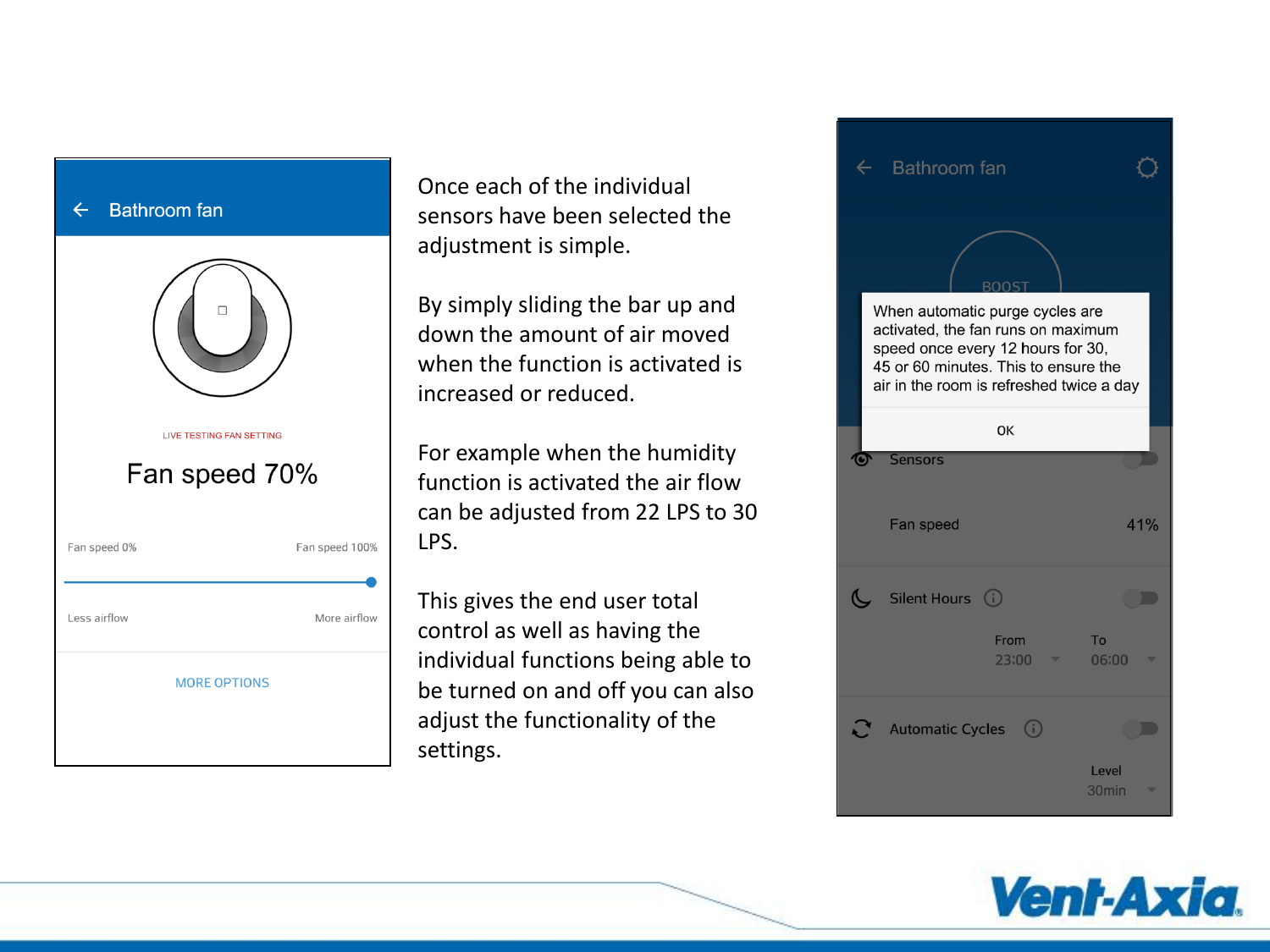| <b>Bathroom</b> fan                                                                                                                                                                        |
|--------------------------------------------------------------------------------------------------------------------------------------------------------------------------------------------|
| Trickle ventilation                                                                                                                                                                        |
| Weekdays Off/On                                                                                                                                                                            |
| Weekends Off/On                                                                                                                                                                            |
| Switching off Trickle speed will make your fan<br>operate intermittently only. NOTE! Turning<br>continuous trickle ventilation off may result in<br>poor air quality and humidity problems |

Select if you want to switch trickle/basic speed off

> Select sensitivity, overrun and delay start periods for the light sensor. This is obtained by selecting more options once light sensor has been accessed.

|               | $\leftarrow$ Bathroom fan     |  |  |
|---------------|-------------------------------|--|--|
| Light Sensor  |                               |  |  |
|               | $\bigcap$ No detection        |  |  |
|               | $\bigcirc$ Low sensitivity    |  |  |
|               | $\bigcirc$ Medium sensitivity |  |  |
|               | High sensitivity              |  |  |
| Running time  |                               |  |  |
|               | $O$ 5 minutes                 |  |  |
|               | $\bigcirc$ 10 minutes         |  |  |
|               | $\odot$ 15 minutes            |  |  |
|               | $\bigcap$ 30 minutes          |  |  |
|               | $\bigcirc$ 60 minutes         |  |  |
| Delayed start |                               |  |  |
|               | so No delay                   |  |  |
|               | $\bigcirc$ 5 minutes          |  |  |
|               | 10 minutes                    |  |  |



Select sensitivity of the humidity sensor. This adjusts the amount of humidity required to activate the function. Then you can use the sliding scale to increase or decrease the air moved in the function.